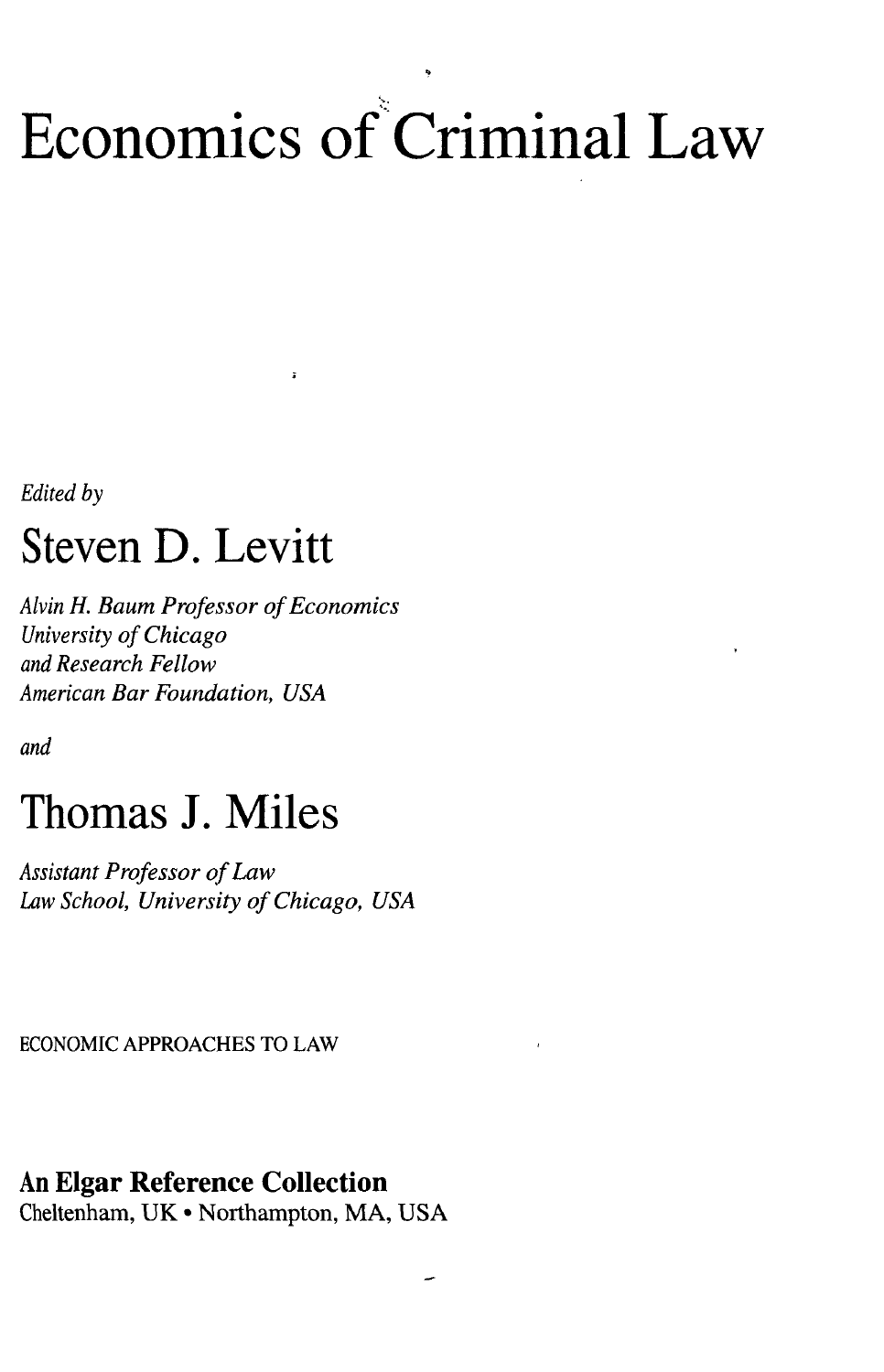## **Contents**

| Acknowledgements |                                                      |                                                                     | vii |
|------------------|------------------------------------------------------|---------------------------------------------------------------------|-----|
| Introduction     |                                                      | Steven D. Levitt and Thomas J. Miles                                | ix  |
| PART I           | ECONOMIC APPROACH TO CRIME AND CRIMINAL LAW          |                                                                     |     |
|                  | 1.                                                   | Gary S. Becker (1968), 'Crime and Punishment: An Economic           |     |
|                  |                                                      | Approach', Journal of Political Economy, 76 (2), March-April,       |     |
|                  |                                                      | 169-217                                                             | 3   |
|                  | 2.                                                   | George J. Stigler (1970), 'The Optimum Enforcement of Laws',        |     |
|                  |                                                      | Journal of Political Economy, 78 (3), May-June, 526-36              | 52  |
|                  | 3 <sub>1</sub>                                       | A. Mitchell Polinsky and Steven Shavell (1979), 'The Optimal        |     |
|                  |                                                      | Tradeoff between the Probability and Magnitude of Fines',           |     |
|                  |                                                      | American Economic Review, 69 (5), December, 880-91                  | 63  |
|                  | 4.                                                   | Dan M. Kahan (1996), 'What Do Alternative Sanctions Mean?',         |     |
|                  |                                                      | University of Chicago Law Review, 63, 591-653                       | 75  |
|                  | 5.                                                   | Richard A. Posner (1985), 'An Economic Theory of the Criminal       |     |
|                  |                                                      | Law', Columbia Law Review, 85 (6), October, 1193-231                | 138 |
|                  | 6.                                                   | Steven Shavell (1985), 'Criminal Law and the Optimal Use of         |     |
|                  |                                                      | Nonmonetary Sanctions as a Deterrent', Columbia Law Review,         |     |
|                  |                                                      | 85 $(6)$ , 1232-62                                                  | 177 |
|                  | 7.                                                   | William M. Landes and Richard A. Posner (1975), 'The Private        |     |
|                  |                                                      | Enforcement of Law', Journal of Legal Studies, 4 (1), January, 1-46 | 208 |
|                  | 8.                                                   | Frank H. Easterbrook (1983), 'Criminal Procedure as a Market        |     |
|                  |                                                      | System', Journal of Legal Studies, XII (2), June, 289-332           | 254 |
| PART II          | <b>EMPIRICAL EVALUATION OF THE ECONOMIC APPROACH</b> |                                                                     |     |
|                  | 9.                                                   | Franklin M. Fisher and Daniel Nagin (1978), 'On the Feasibility of  |     |
|                  |                                                      | Identifying the Crime Function in a Simultaneous Model of Crime     |     |
|                  |                                                      | Rates and Sanction Levels', in Alfred Blumstein, Jacqueline Cohen   |     |
|                  |                                                      | and Daniel Nagin (eds), Deterrence and Incapacitation: Estimating   |     |
|                  |                                                      | the Effects of Criminal Sanctions on Crime Rates, Washington, DC:   |     |
|                  |                                                      | National Academy of Sciences, 361-99                                | 301 |
|                  | 10.                                                  | Steven D. Levitt (1996), 'The Effect of Prison Population Size on   |     |
|                  |                                                      | Crime Rates: Evidence from Prison Overcrowding Litigation',         |     |
|                  |                                                      | Quarterly Journal of Economics, CXI (2), May, 319-51                | 340 |
|                  | 11.                                                  | Daniel Kessler and Steven D. Levitt (1999), 'Using Sentence         |     |
|                  |                                                      | Enhancements to Distinguish Between Deterrence and                  |     |
|                  |                                                      | Incapacitation', Journal of Law and Economics, XLII (1, Part 2),    |     |
|                  |                                                      | April, 343-63                                                       | 373 |

 $\ddot{\phantom{0}}$ 

 $\sum_{\alpha}$